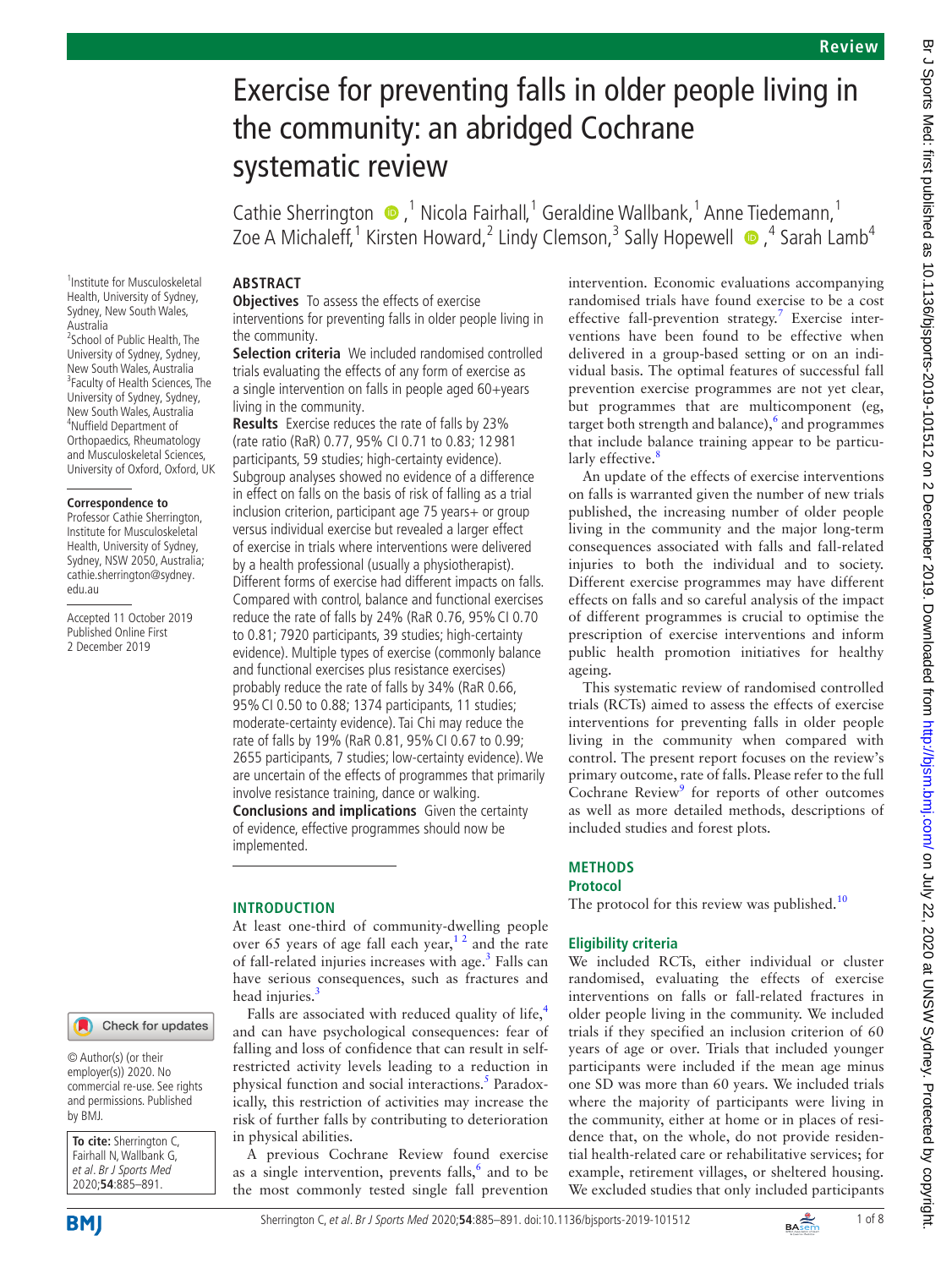## **Review**

affected by particular clinical conditions that increase the risk of falls, such as stroke, Parkinson's disease, multiple sclerosis, dementia, hip fracture and severe visual impairment. Several of these topic areas are covered by other Cochrane Reviews.<sup>[11 12](#page-7-9)</sup> We acknowledge that some individuals with these (and other) health conditions may be included in studies of the general community; these we included. This review included all exercise interventions tested in trials that measured falls in older people. The intention was to include trials where exercise was a single intervention as opposed to a component of a broader intervention. We included trials where an additional low-contact intervention (eg, information on fall prevention) was given to one or both groups if we judged that the main purpose of the study was to investigate the role of exercise.

#### **Information sources and search**

Our search extended the searches performed up to February 2012 in Gillespie 2012. We searched: the Cochrane Bone, Joint and Muscle Trauma Group Specialised Register (February 2012 to 2 May 2018); the Cochrane Central Register of Controlled Trials. (CENTRAL) (Cochrane Register of Studies Online) (2012 Issue 2 to 2018 Issue 5); MEDLINE (including Epub Ahead of Print, In-Process & Other Non-Indexed Citations and MEDLINE Daily) (January 2012 to 30 April 2018); Embase (March 2012 to 2018Week 18); the Cumulative Index to Nursing and Allied Health Literature (CINAHL) (February 2012 to 2 May 2018); and the Physiotherapy EvidenceDatabase (PEDro) (2012 to 2 May 2018), using tailored search strategies. We did not apply any language restrictions. In MEDLINE, we combined subjectspecific search terms with the sensitivity-maximising and precision-maximising version of the Cochrane Highly Sensitive Search Strategy for identifying randomised trials (Lefebvre 2011).The search strategies for CENTRAL, MEDLINE, Embase, CINAHL and PEDro are shown in Appendix 2 of Sher-rington201[9](#page-7-7)).<sup>9</sup> We also searched the WHO International Clinical Trials Registry Platform (WHO ICTRP) and ClinicalTrials. gov for ongoing and recently completed trials (May 2018) (see Appendix 2 of Sherrington 201[9](#page-7-7)).<sup>9</sup> We checked reference lists of other systematic reviews as well as contacting researchers in the field to assist in the identification of ongoing and recently completed trials.

#### **Study selection**

Pairs of review authors (CS, AT, NF, ZAM) screened the title, abstract and descriptors of identified studies for possible inclusion. From the full text, two review authors (CS, AT, NF, ZAM) independently assessed potentially eligible trials for inclusion and resolved any disagreement through discussion. We contacted authors for additional information as necessary.

#### **Data collection process**

Pairs of review authors (CS, AT, NF, ZAM, GW) independently extracted data using a pretested data extraction form (based on the one used in Gillespie 2012).<sup>6</sup> We extracted data from both newly included trials and those included in Gillespie 2012. For the latter trials, however, we primarily extracted information and data for additional outcomes that were not collected previously for Gillespie 2012. Disagreement was resolved by consensus or third party adjudication. Review authors were not blinded to authors and sources. Review authors did not assess their own trials.

#### **Data items**

Full details of data extracted are shown in Sherrington 2019.<sup>9</sup> The present publication focuses on the primary outcome, the rate of falls. We grouped similar exercise interventions using the fall prevention classification system (taxonomy) developed by the Prevention of Falls Network Europe (ProFaNE).<sup>13</sup> For simplicity the ProFaNE category gait, balance, co-ordination or functional task training was referred to as balance and functional exercises. Full details are shown in Appendix 1 of Sherrington 2019.<sup>9</sup>

#### **Risk of bias and certainty of evidence**

Pairs of two review authors (CS, AT, NF, ZAM, GW) independently assessed risk of bias using Cochrane's Risk of bias tool as described in the Cochrane Handbook.<sup>14</sup> We constructed and visually inspected funnel plots. We used the Grading of Recommendations, Assessment, Development and Evaluation (GRADE) approach to assess the quality of evidence.<sup>15</sup> Using GRADEpro GDT,<sup>[16](#page-7-13)</sup> we assessed the certainty of the evidence as 'high', 'moderate', 'low' or 'very low' depending on the presence and extent of five factors: risk of bias; inconsistency of effect; indirectness; imprecision; and publication bias. We prepared 'Summary of finding' tables. We used standardised qualitative statements to describe the different combinations of effect size and the certainty of evidence.<sup>1</sup>

#### **Synthesis of results**

We reported the treatment effects for rate of falls as rate ratios (RaRs) with 95% CIs. We assessed heterogeneity of treatment effects by visual inspection of forest plots and by using the Chi2 test (with a significance level at  $p < 0.10$ ) and the  $I^2$  statistic. For our primary comparison, we pooled data from all relevant trials without stratification.

We undertook subgroup analyses to compare the effect of exercise on falls in trials that did and did not use an increased risk of falls as an inclusion criterion and in trials with predominantly older populations (defined by inclusion criteria 75 years or above, lower range limit more than 75 years, or mean age minus one SD more than 75 years) compared with those with predominantly younger populations. We also assessed the impact of individual versus group-based exercise, exercise delivered by people with different qualifications (eg, health professionals vs trained fitness leaders) and the different ProFaNE exercise intervention categories. We used the test for subgroup differences available in Review Manager 2014 to determine whether there was evidence for a difference in treatment effect between subgroups. We carried out 10 sensitivity analyses to explore the stability of the results.

# **Results**

### **Study selection**

[Figure](#page-2-0) 1 shows the flow of records.<sup>[9](#page-7-7)</sup> In brief, after downloading 8007 potentially eligible new records and 359 studies from previous reviews, the final round of study selection (based on 235 reports) resulted in the inclusion of 108 studies (194 reports), the exclusion of 21 studies (23 reports) and identification of 16 ongoing studies.

#### **Study characteristics**

The 108 included studies were all RCTs and involved 23407 participants. The majority of trials were individually randomised and nine were cluster randomised. The median number of participants randomised per trial was 134 (IQR 65–262). The included trials were carried out in 25 countries, the most common being Australia (19 trials), USA (18 trials), Japan (11 trials) and the UK (seven trials). Overall, 77% of included participants were women. All participants were women in 28 trials and men in one trial. The average of average participant ages in the included trials was 76 years. Sixty included studies (56%) specified a history of falling or evidence of one or more risk factors for falling in their inclusion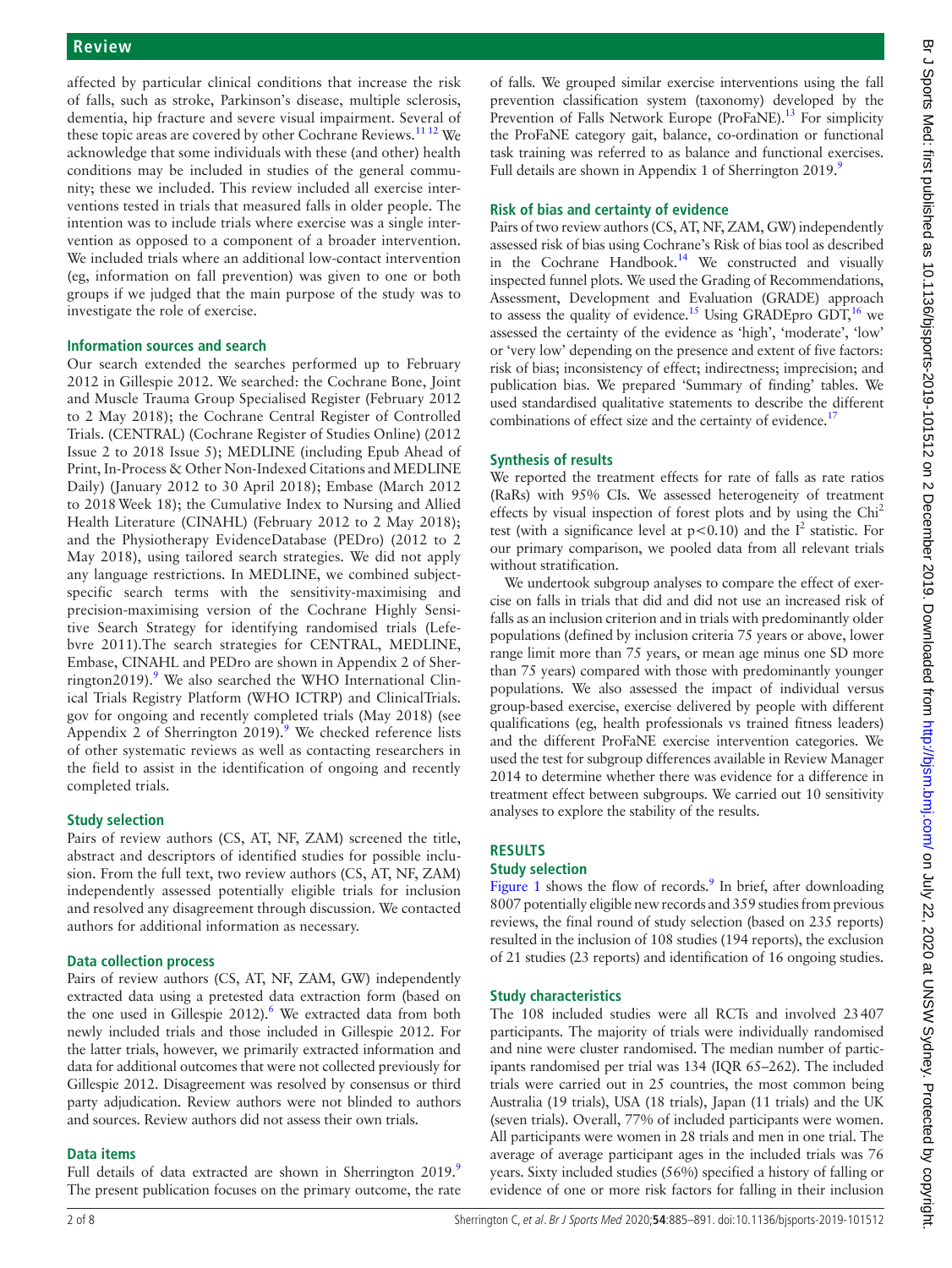

<span id="page-2-0"></span>criteria. Seventy-two trials (67%) excluded participants with cognitive impairment, either defined as an exclusion criterion or implied by the stated requirement to be able to give informed consent.

#### **Risk of bias within studies**

We judged the risk of bias in generation of the allocation sequence as low in  $67\%$  (n=72/108) of trials, unclear in 33%

 $(n=36/108)$  and high in zero trials. We assessed the methods of concealment of the allocation prior to group assignment as low risk of bias in  $35\%$  (n=38/108), unclear in 60%  $(n=65/108)$  and high in the remaining 5%  $(n=5/108)$  of trials. In the majority of studies (90%,  $n=97/108$ ) it was not possible to blind the personnel and participants to group allocation. As the likelihood of awareness of group allocation introducing performance bias was not clear, we assessed the risk of bias for non-blinding as unclear for these trials. We judged the impact of performance bias as low in 5% ( $n=5/108$ ) of trials, unclear in 89% ( $n=97/108$ ) of trials and high in 6%  $(n=6/108)$  of trials. We judged the risk of detection bias in relation to the methods of ascertainment of the rate of falls to be low in 40% (n=43/108), high in 21% (n=23/108) and unclear in 39% ( $n=42/108$ ) of the included trials. We judged the risk of bias due to incomplete outcome data to be low in 53% (n=57/108), unclear in 20% (n=22/108) and high in the remaining 27% of trials ( $n=29/108$ ). We assessed the risk of bias due to selective reporting of falls outcomes as low in 12% (n=13/108) of studies, unclear in 40% (n=43/108) and high in 48% ( $n=52/108$ ). We assessed 58% of included studies  $(n=63/108)$  as being at low risk of bias in the recall of falls (ie, falls were recorded concurrently using recommended methods of monthly diaries or postcards). We judged the risk of bias to be high in 27% of trials (n=29/108), in that ascertainment of falling episodes was by participant recall, at intervals during the study or at its conclusion. In 15% of trials ( $n=16/108$ ) the risk of bias was unclear, as retrospective recall was for a short period only, or details of ascertainment were not described.

#### **Overall effects of exercise (all types)**

Exercise (all types) reduces the rate of falls by 23% compared with control (rate ratio (RaR) 0.77, 95% CI 0.71 to 0.83; 12981 participants, 59 studies,  $I^2 = 55\%$ ; high-certainty evidence). See [table](#page-3-0) 1.

Subgroup analysis by falls risk at baseline, found there was probably little or no difference in the effect of exercise (all types) on the rate of falls in trials where all participants were at an increased risk of falling (RaR 0.80, 95%CI 0.72 to 0.88; 6858 participants, 30 studies,  $I^2 = 56\%$ ) compared with trials that did not use increased risk of falling as an entry criterion (RaR 0.74, 95%CI 0.65 to 0.84; 6123 participants, 29 studies,  $I^2 = 53\%$ ); test for subgroup differences: Chi<sup>2</sup>=0.90, df=1, p=0.34,  $I^2=0$ %.

Subgroup analysis by participant age found there was probably little or no difference in the effect of exercise (all types) on the rate of falls in trials where participants were aged 75 years or older (RaR 0.83, 95%CI 0.72 to 0.97; 3376 participants, 13 studies,  $I^2$ =54%) compared with trials where participants were aged less than 75 years (RaR 0.75, 95%CI 0.69 to 0.82; 9605 participants, 46 studies,  $I^2 = 55\%$ ; test for subgroup differences: Chi<sup>2</sup>=1.36, df=1, p=0.24,  $I^2$ =27%.

Subgroup analyses found a larger effect of exercise (all types) in trials where interventions were delivered by a health professional (usually a physiotherapist, RaR 0.69, 95%CI 0.61 to 0.79; 4511 participants, 25 studies,  $I^2 = 47\%$ ) than in trials where the interventions were delivered by trained instructors who were not health professionals (RaR 0.82, 95%CI 0.75 to 0.90; 8470 participants, 34 studies,  $I^2 = 57\%$ ; test for subgroup differences: Chi<sup>2</sup>=4.44, df=1, p=0.04,  $I^2$ =78%. Notably, both approaches resulted in reductions in the rate of falls.

Subgroup analyses found there may be no difference in the effect of exercise (all types) on the rate of falls where interventions were delivered in a group setting (RaR 0.76, 95%CI 0.69 to 0.85; 8163 participants, 40 studies,  $I^2 = 62\%$  compared with trials where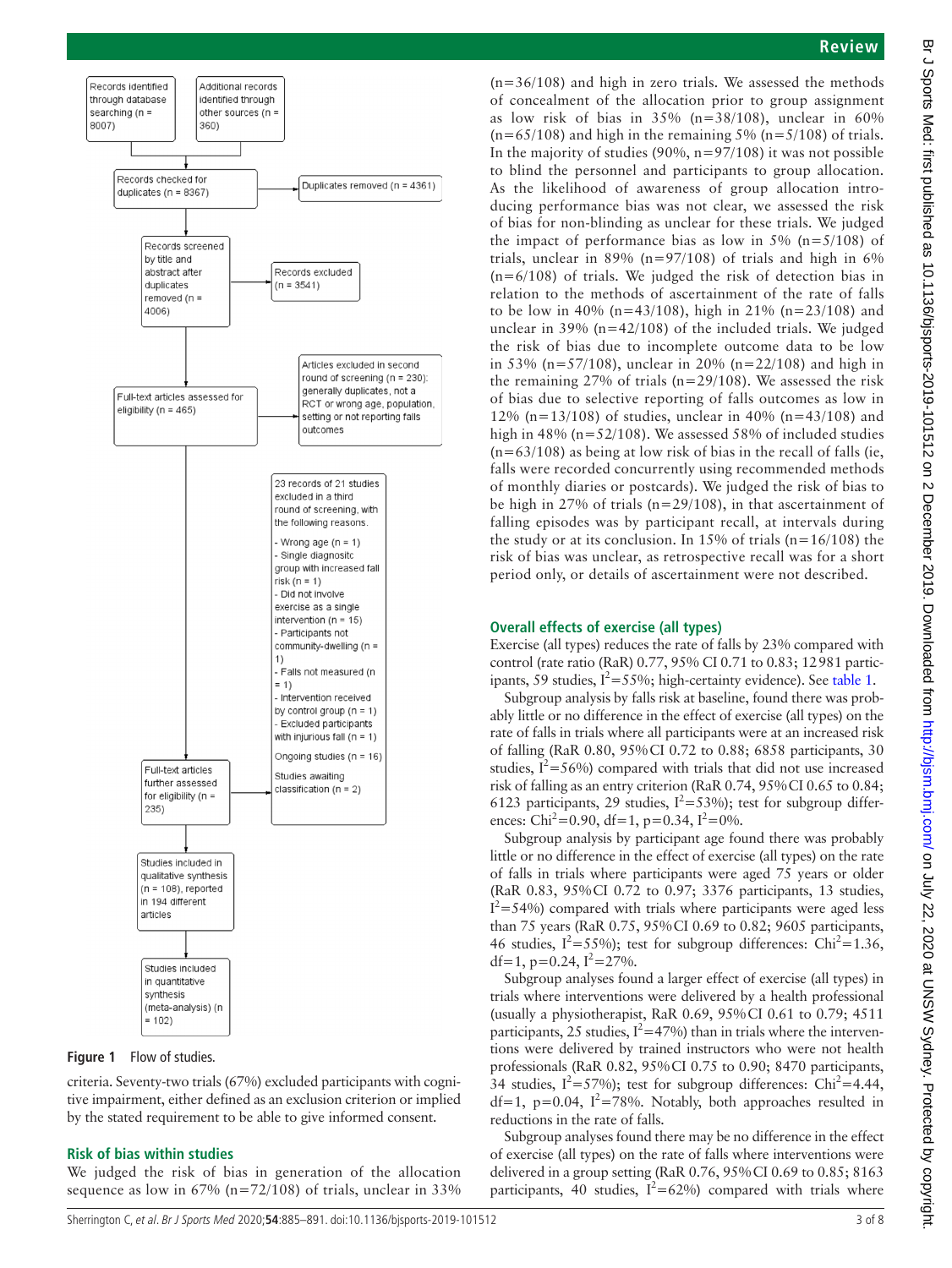<span id="page-3-0"></span>

| Table 1                                                                                                                                                                                                                 |                 |                                                                                                                                                                     | Summary of findings. Rate of falls outcome (falls per person-years) for types of exercise                                                                                                                |                                         |                           |                              |                                                                                                                                                                                                                                                                                                                                                                                                                                                                                                                                                                                                                          |
|-------------------------------------------------------------------------------------------------------------------------------------------------------------------------------------------------------------------------|-----------------|---------------------------------------------------------------------------------------------------------------------------------------------------------------------|----------------------------------------------------------------------------------------------------------------------------------------------------------------------------------------------------------|-----------------------------------------|---------------------------|------------------------------|--------------------------------------------------------------------------------------------------------------------------------------------------------------------------------------------------------------------------------------------------------------------------------------------------------------------------------------------------------------------------------------------------------------------------------------------------------------------------------------------------------------------------------------------------------------------------------------------------------------------------|
|                                                                                                                                                                                                                         | Follow-up       |                                                                                                                                                                     | Illustrative comparative risks* (95% CI)                                                                                                                                                                 |                                         | No. of                    | the evidence<br>Certainty of |                                                                                                                                                                                                                                                                                                                                                                                                                                                                                                                                                                                                                          |
| Type of exercise                                                                                                                                                                                                        | range           | Assumed risk                                                                                                                                                        | Corresponding risk                                                                                                                                                                                       | Relative effect (95% CI)                | participants<br>(studies) | (GRADE)                      | Comments                                                                                                                                                                                                                                                                                                                                                                                                                                                                                                                                                                                                                 |
| versus control # (eg, usual<br>Exerciset (all types)<br>activities)                                                                                                                                                     | 3 to 30 months  | Not selected for high risk population<br>Selected for high risk population<br>All studies population<br>1200 per 1000§<br>605 per 1000§<br>850 per 1000§<br>Control | 655 per 1000 (604 to 706)<br>466 per 1000 (430 to 503)<br>924 per 1000 (852 to 996)<br>Exercise (all types)                                                                                              | Rate ratio 0.77 (0.71 to<br>$0.83$ $\P$ | 12981 (59 RCTs)           | High**                       | number of falls in the overall population would be 655 (95% CI 604 to 706)<br>In the unselected population, the corresponding data are 466 (95%CI 430<br>control. In the selected higher-risk population, the corresponding data are<br>compared with 850 in the group receiving usual care or attention control.<br>to 503) compared with 605 in the group receiving usual care or attention<br>Overall, there is a reduction of 23% (95% CI 17% to 29%) in the number<br>of falls. Guide to the data: If 1000 people were followed over 1 year, the<br>924 (95% CI 852 to 996) compared with 1200 in the control group |
| Balance, and functional<br>exercises t tversus<br>control# (eg, usual<br>activities)                                                                                                                                    | 3 to 30 months  | Specific exercise population<br>All studies population<br>850 per 1000##<br>930 per 1000#<br>Control                                                                | functional (task)<br>Exercise (gait, balance, and<br>646 per 1000 (595 to 689)<br>707 per 1000 (651 to 754)<br>training)                                                                                 | Rate ratio 0.76 (0.70 to<br>0.81)       | 7920 (39 RCTs)            | High                         | of falls. Guide to the data based on the all-studies estimate: If 1000 people<br>were followed over 1 year, the number of falls would be 646 (95% CI 595<br>to 689) compared with 850 in the group receiving usual care or attention<br>Overall, there is a reduction of 24% (95% CI 19% to 30%) in the number<br>control                                                                                                                                                                                                                                                                                                |
| versus control # (eg, usual<br>Resistance exercises§§<br>activities)                                                                                                                                                    | 4 to 12 months  | Specific exercise population<br>All studies population<br>850 per 100011<br>630 per 100011<br>Control                                                               | Exercise (resistance training<br>969 per 1000 (570 to 1675)<br>719 per 1000 (423 to 1242)                                                                                                                | Rate ratio 1.14 (0.67 to<br>1.97        | 327 (5 RCTs)              | Very low                     | (95% CI 570 to 1675) compared with 850 in the group receiving usual care<br>findings of an increase of 14% (95% CI 33% reduction to 97% increase) in<br>the number of falls. Guide to the data based on the all-studies estimate: If<br>1000 people were followed over 1 year, the number of falls would be 969<br>The evidence is of very low certainty, hence we are uncertain of the<br>or attention control                                                                                                                                                                                                          |
| versus control # (eg, usual<br>3D (Tai Chi) exercise***<br>activities)                                                                                                                                                  | 6 to 17 months  | Specific exercise population<br>All studies population<br>1020 per 1000 + +<br>850 per 1000+11<br>Control                                                           | 827 per 1000 (684 to 1010)<br>689 per 1000 (570 to 842)<br>Exercise (3D (Tai Chi))                                                                                                                       | Rate ratio 0.81 (0.67 to<br>0.99)       | 2655 (7 RCTs)             | Low                          | number of falls. Guide to the data based on the all-studies estimate: If 1000<br>people were followed over 1 year, the number of falls may be 689 (95%<br>CI 570 to 842) compared with 850 in the group receiving usual care or<br>Overall, there may be a reduction of 19% (95% CI 1% to 33%) in the<br>attention control                                                                                                                                                                                                                                                                                               |
| versus control‡ (eg, usual<br>3D (dance) exercise###<br>activities)                                                                                                                                                     | 12 months       | Specific exercise population<br>All studies population<br>850 per 1000§§§<br>800 per 1000§§§<br>Control                                                             | 1139 per 1000 (833 to 1556)<br>1072 per 1000 (784 to 1464<br>Exercise (3D (dance))                                                                                                                       | Rate ratio 1.34 (0.98 to<br>1,83        | 522 (1 RCT)               | Very low                     | 1000 people were followed over 1 year, the number of falls may be 1139<br>(95% Cl 833 to 1556) compared with 850 in the group receiving usual care<br>the number of falls. Guide to the data based on the all-studies estimate: If<br>The evidence is of very low certainty, hence we are uncertain of the<br>findings of an increase of 34% (95% Cl 2% reduction to 83% increase) in<br>or attention control                                                                                                                                                                                                            |
| General physical activity<br>training¶¶¶ versus<br>(including walking)<br>control‡ (eg, usual<br>activities)                                                                                                            | 12 to 24 months | Specific exercise population<br>All studies population<br>850 per 1000****<br>670 per 1000****<br>Control                                                           | Exercise (general physical activity (including<br>969 per 1000 (561 to 1675)<br>764 per 1000 (443 to 1320)<br>walking)                                                                                   | Rate ratio 1.14 (0.66 to<br>1.97        | 441 (2 RCTs)              | Very low                     | (95% CI 561 to 1675) compared with 850 in the group receiving usual care<br>in the number of falls. Guide to the data based on the all-studies estimate:<br>If 1000 people were followed over 1 year, the number of falls may be 969<br>findings of an increase of 14% (95% CI 34% reduction to 97% increase)<br>The evidence is of very low certainty, hence we are uncertain of the<br>or attention control                                                                                                                                                                                                            |
| versus control‡ (eg, usual<br>resistance training + + +<br>balance, and functional<br>including, as primary<br>Multiple categories<br>(task) training plus<br>interventions: gait,<br>of exercise (often<br>activities) | 2 to 25 months  | Specific exercise population<br>All studies population<br>1180 per 1000####<br>850 per 1000 ###<br>Control                                                          | Exercise (multiple types (including, as primary<br>interventions: gait, balance, and functional<br>(task) training plus resistance training))<br>779 per 1000 (590 to 1039)<br>561 per 1000 (425 to 748) | Rate ratio 0.66 (0.50 to<br>0.88)§§§§   | 1374 (11 RCTs)            | Moderate                     | number of falls. Guide to the data based on the all-studies estimate If 1000<br>Overall, there is probably a reduction of 34% (95% CI 12% to 50%) in the<br>561 (95% CI 425 to 748) compared with 850 in the group receiving usual<br>people were followed over 1 year: the number of falls would probably be<br>care or attention control                                                                                                                                                                                                                                                                               |
|                                                                                                                                                                                                                         |                 |                                                                                                                                                                     |                                                                                                                                                                                                          |                                         |                           |                              | Continued                                                                                                                                                                                                                                                                                                                                                                                                                                                                                                                                                                                                                |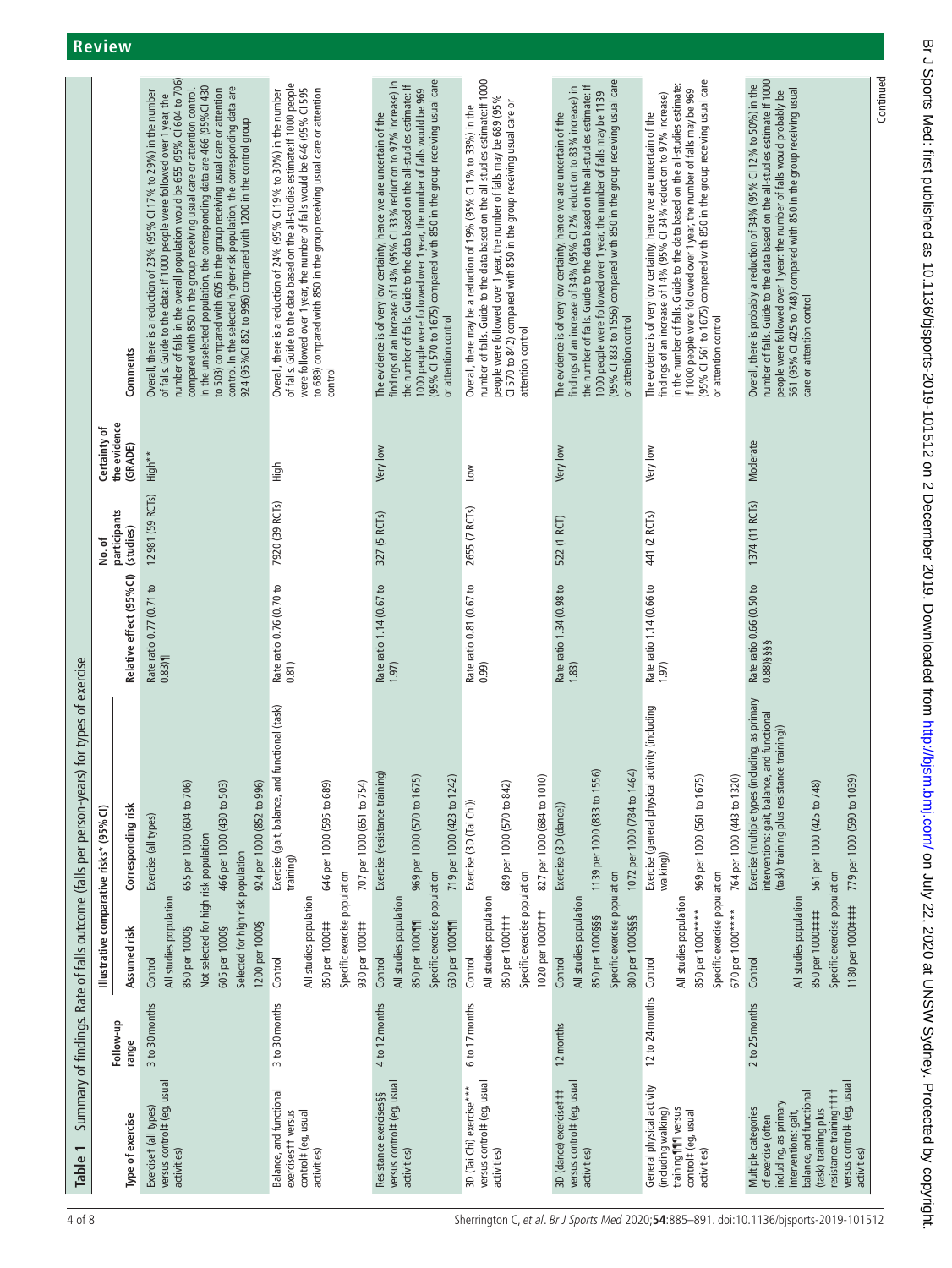| Continued<br><b>Table</b>                                                                                                                                                                                                                                                                                |              |                                                                                                                                                                                                                                                                                                                                                                                |                                                                                      |                                                     |                                                                                                                                                                                                                                                                                                                                                                                                                                                                                                                                                                                                                                                                                                                                                                                                                                                                                                                                      |
|----------------------------------------------------------------------------------------------------------------------------------------------------------------------------------------------------------------------------------------------------------------------------------------------------------|--------------|--------------------------------------------------------------------------------------------------------------------------------------------------------------------------------------------------------------------------------------------------------------------------------------------------------------------------------------------------------------------------------|--------------------------------------------------------------------------------------|-----------------------------------------------------|--------------------------------------------------------------------------------------------------------------------------------------------------------------------------------------------------------------------------------------------------------------------------------------------------------------------------------------------------------------------------------------------------------------------------------------------------------------------------------------------------------------------------------------------------------------------------------------------------------------------------------------------------------------------------------------------------------------------------------------------------------------------------------------------------------------------------------------------------------------------------------------------------------------------------------------|
| Follow-up<br>range<br>Type of exercise                                                                                                                                                                                                                                                                   | Assumed risk | Corresponding risk<br>Illustrative comparative risks* (95% CI)                                                                                                                                                                                                                                                                                                                 | participants<br>(studies)<br>No. of<br>Relative effect (95% CI)                      | Comments<br>the evidence<br>Certainty of<br>(GRADE) |                                                                                                                                                                                                                                                                                                                                                                                                                                                                                                                                                                                                                                                                                                                                                                                                                                                                                                                                      |
| GRADE Working Group grades of evidence. High certainty: We are very confident that the true eff<br>effect estimate. The true effect is likely to be substantially different from the estimate of effect.                                                                                                 |              |                                                                                                                                                                                                                                                                                                                                                                                |                                                                                      |                                                     | iect lies close to that of the estimate of the effect. Moderate certainty: We are moderately confident in the effect estimate. The true effect is likely to be close to the estimate<br>of the effect, but there is a possibility that it is substantially different. Low certainty: Our confidence in the effect estimate is limited.The true effect may be substantially different from the estimate of the effect.                                                                                                                                                                                                                                                                                                                                                                                                                                                                                                                |
| which (a) an increased risk of falls was not an inclusion criterion (29 RCTs, 6123 participants), or<br>tExercise is a physical activity that is planned, structured and repetitive and aims to improve or                                                                                               |              | #A control intervention is one that is not thought to reduce falls, such as general health education, social visits, very gentle exercise, or 'sham' exercise not expected to impact on falls.<br>(v) general physical activity; (vi) endurance; and (vii) other kind of exercises. The taxonomy allows for more than one type of exercise to be delivered within a programme. | (b) increased risk of falls was an inclusion criterion (30 RCTs, 6858 participants). |                                                     | based on the Prevention of Falls Network Europe (ProFally Discussionery that classifies sxercise type as: (i) gait, balance, and functional [task] traning; (ii) strength/ resistance (including power); (iii) flexibility; (i<br>maintain physical fitness. There is a wide range of possible types of exercise, and exercise programmes often include one or more types of exercise. We categorised exercise<br>SThe all-studies population risk was based on the number of events and the number of participants in the control group for this outcome over the 59 RCTs. We calculated the risk in the control group using the median falls p                                                                                                                                                                                                                                                                                     |
| Tsubgroup analysis found no difference based on whether risk of falls was an inclusion criterion<br>of the body to another or challenging specific aspects of the balance systems; functional training<br>ttUsing Prevention of Falls Network Europe (ProFaNE) taxonomy, gait, balance, and functional [ |              | **There was no downgrading, including for risk of bias, as results were essentially unchanged with removal of the trials with a high risk of bias on one or more items.<br>a single primary exercise category (gait, balance, and functional [task] training); these exercise programs may also include secondary categories of exercise.                                      | or not (test for subgroup differences: $\chi^2$ =0.90, df=1, p=0.34, l2=0%).         |                                                     | = functional activities, based on the concept of task specificity. Training is assessment-based, tailored and progressed. Exercise programs included in this analysis contained<br>rask] training is: gait training = specific correction of walking technique, and changes of pace, level and direction; balance training = transferring bodyweight from one part<br>##The all-studies population risk was based on the number of events and the number of participants in the control group for this outcome over the 59 all-exercise types RCTs. The specific exercise population risk was based                                                                                                                                                                                                                                                                                                                                  |
| participants in the control group for this outcome over the 39 RCTs.                                                                                                                                                                                                                                     |              | Training is assessment-based, tailored and progressed. Exercise programmes included in this analysis had resistance training as the single primary exercise category; these exercise programmes may also include secondary cat                                                                                                                                                 |                                                                                      |                                                     | S§Using Prevention of Falls Network Europe (ProFaNE) taxonomy, resistance training is any type of weight training (contraction of muscles against resistance a training effect in the muscular system). Resistance is applied<br>¶¶The all-studies population risk was based on the number of events and the number of participants in the control group for this outcome over the 59 all-exercise types RCTs. The specific exercise population risk was based                                                                                                                                                                                                                                                                                                                                                                                                                                                                       |
| participants in the control group for this outcome over the 5 RCTs.                                                                                                                                                                                                                                      |              | planes. Exercise programmes included in this analysis had 3D (Tai Chi) training as the single primary exercise category; these exercise programmes may also include secondary categories of exercise.                                                                                                                                                                          |                                                                                      |                                                     | tttThe all-studies population risk was based on the number of events and the number of participants in the control group for this outcome over the 59 all-exercies types RCTs. The specific exercise population risk was based<br>***Using Prevention of Falls Network Europe (ProFaNE) taxonomy, 3D (Tai Chi) training uses upright posetine, specific weight transferences and movements of the head and gaze during constant movement in a fluid, repetitive,                                                                                                                                                                                                                                                                                                                                                                                                                                                                     |
| participants in the control group for this outcome over the seven RCTs.<br>participants in the control group for this outcome in the sole RCT.                                                                                                                                                           |              | programmes included in this analysis had 3D (dance) training as the single primary exercise gory; these exercise programmes may also include secondary categories of exercise.                                                                                                                                                                                                 |                                                                                      |                                                     | §§§The all-studies population risk was based on the number of events and the number of participants in the control group for this outcome over the 59 all-exercise types RCTs. The specific exercise population risk was based<br>###Using Prevention of Falls Network Europe (ProFaNE) taxonomy, 3D (dance) training uses dynamic movement and speeds whilst engaged in constant movement in a fluid, repetitive, controlled manner through three spatial plane                                                                                                                                                                                                                                                                                                                                                                                                                                                                     |
| are required in order to increase performance. Exercise programmes included in this analysis had<br>participants in the control group for this outcome in the two RCTs.                                                                                                                                  |              |                                                                                                                                                                                                                                                                                                                                                                                |                                                                                      |                                                     | ****The all-studies population risk was based on the number of wents and the number of participants in the control group for this outcome over the 59 all-exercise types RCTs. The specific exercise population risk was based<br>1111Using Prevention of Falls Network Europe (ProFaNE) taxonomy, physical activity is any movement of the body, produced by skeletal muscle, that causes energy expenditure to be substantially increased. Recommendations reg<br>general physical activity (including walking) training as the single primary exercise category; these exercise programmes may also include secondary categories of exercise.                                                                                                                                                                                                                                                                                     |
| participants in the control group for this outcome over the 11 RCTs.                                                                                                                                                                                                                                     |              | gait, balance, and functional (task) training plus resistance training. The exercise programmes may also include secondary categories of exercise.                                                                                                                                                                                                                             |                                                                                      |                                                     | ###The all-studies population risk was based on the number of events and the number of participants in the control group for this outcome over the 59 all-exercise types RCTs. The specific exercise population risk was based<br>training. (ii) strength/ resistance (including power); (iii) flexibility; (iv) thee-dimensional (3D) exercise (eg, Tai Chi, Qigong, dance); (v) general physical activity; (vi) endurance; and (vii) other kind of exercises.<br>S§S\$Sensitivity analyses revealed little difference in the results when only trials that include the most common two components (balance and functional exercises plus resistance exercises) were pooled (RaR 0.69, 95% CI 0.4<br>ttttExercise programmes included in this analysis had more than one primary exercise category. We category. We category Me categorised exercise based on the Prevention of Falls Network Europe (ProFaNE) taxonomy that classi |
| $1^{2} = 72\%$                                                                                                                                                                                                                                                                                           |              |                                                                                                                                                                                                                                                                                                                                                                                |                                                                                      |                                                     |                                                                                                                                                                                                                                                                                                                                                                                                                                                                                                                                                                                                                                                                                                                                                                                                                                                                                                                                      |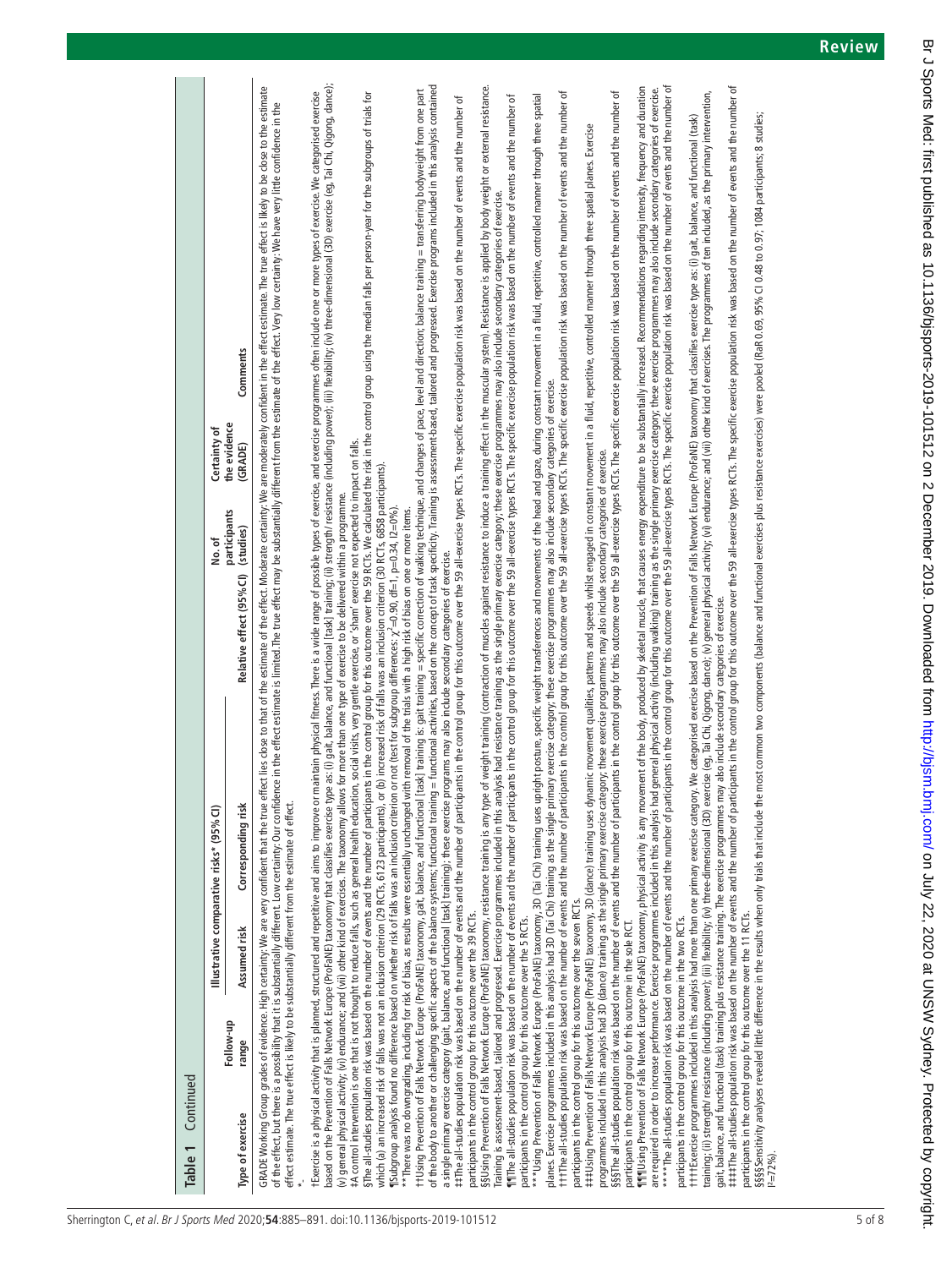interventions were delivered individually (RaR 0.79, 95%CI 0.71 to 0.88; 4818 participants, 21 studies,  $I^2 = 35\%$ ); test for subgroup differences: Chi<sup>2</sup>=0.21, df=1, p=0.65,  $I^2$ =0%.

Subgroup analysis by exercise type showed a variation in the effects of the different types of exercise on rate of falls, the visual impression being confirmed by the statistically significant test for subgroup differences: Chi<sup>2</sup>=17.18, df=5, p=0.004,  $I^2$ =70.9%.

#### **Effects of different types of exercise**

Exercise interventions that were classified as being primarily balance and functional reduce the rate of falls by 24% compared with control (RaR 0.76, 95%CI 0.70 to 0.81; 7920 participants, 39 studies,  $I^2$ =29%, high-certainty evidence).

Exercise interventions that include multiple categories of the ProFaNE taxonomy (most commonly balance and functional exercises plus resistance exercises) probably reduce the rate of falls by 34% compared with controls (RaR 0.66, 95%CI 0.50 to 0.88; 1374 participants, 11 studies;  $I^2 = 65\%$ ; moderate-certainty evidence). Sensitivity analyses revealed little difference in the results when we pooled only trials that include the most common two components (balance and functional exercises plus resistance exercises) (RaR 0.69, 95%CI 0.48 to 0.97; 1084 participants, eight studies;  $I^2 = 72\%$ ).

Exercise interventions that were classified as 3D (Tai Chi or similar) may reduce the rate of falls by 19% compared with control (RaR 0.81, 95%CI 0.67 to 0.99; 2655 participants, 7 studies,  $I^2$ =74%; low-certainty evidence).

We are uncertain whether exercises, classified as being primarily 3D (dance) using the ProFaNE taxonomy, reduce the rate of falls compared with control (RaR 1.34, 95%CI 0.98 to 1.83; 522 participants, one study; very low-certainty evidence).

We are uncertain whether interventions, classified as being primarily walking programmes using the ProFaNE taxonomy, reduce the rate of falls compared with control (RaR 1.14, 95%CI 0.66 to 1.97; 441 participants, two studies;  $I^2=67\%$ ; very lowcertainty evidence).

#### **Heterogeneity and risk of bias across studies**

This review's analyses display minimal to substantial heterogeneity with  $p < 0.05$  for the Chi<sup>2</sup> test and  $I^2$  values up to 74%. This variability was not explained by our subgroup analyses. We consider this likely to represent between-study differences in the exact nature of programmes (eg, dose, intensity, adherence) and target populations, which requires ongoing investigation. Given the overall positive impact of the programmes and the stability of results, we do not consider this to preclude the meta-analyses we have undertaken. The funnel plots did show some asymmetry but we did not consider the asymmetry sufficient to downgrade the level of evidence [\(figure](#page-5-0) 2).

#### **Sensitivity analysis, GRADE assessment**

The nine sensitivity analyses (based on age of included participants, risk of bias, cluster trials, fixed-effect analyses and categorisation of interventions) made little difference to the results of the primary pooled analysis (full details shown in Appendix 18, Sherrington  $2019$  $2019$ . This indicates the robustness of the review's primary findings and methods. In undertaking the GRADE assessment we downgraded the certainty of evidence based on sensitivity analysis (removal of trials with one or more items at high risk of bias) for the comparisons of resistance exercises, Tai Chi and walking programme versus control.



<span id="page-5-0"></span>**Figure 2** Funnel plot of exercise versus control on rate of falls.

#### **Discussion**

There is high-certainty evidence from 59 RCTs that exercise reduces the rate of falls in older adults living in the general community. Subgroup analyses did not reveal differences in effect according to whether trials were selected for high risk of falling or not but the absolute numbers of falls prevented will be greater in the higher risk populations. Subgroup analyses did not reveal differences in effect on falls according to whether trials included younger and older populations based on a 75-year cut-off. There was, however, a greater reduction on the rate of falls from exercises (all types) in trials where interventions were delivered by a health professional than in trials where trained instructors who were not health professionals delivered the interventions; however, both approaches reduced the rate of falls. Subgroup analyses did not reveal differences in effect on falls according to whether interventions were delivered in a group setting or delivered individually. When subgrouped by exercise type there were significant subgroup differences for rate of falls, a finding that endorsed our prespecified intention to report separate analyses by primary exercise type. Exercise programmes that reduce falls primarily involve balance and functional exercises, while programmes that probably reduce falls include multiple exercise categories (typically balance and functional exercises plus resistance exercises). Tai Chi may also prevent falls but we are uncertain of the effect of resistance exercise (without balance and functional exercises), dance, or walking on the rate of falls.

Despite our thorough search strategy, we acknowledge the possibility that some relevant trials may have been missed, especially if they were published in languages other than English. Two review authors independently classified the exercise interventions using the ProFaNE guidelines (Lamb 2011), including assigning intervention categories to primary or secondary status. We recognise there is some subjectivity in this classification system, particularly for those interventions containing more than one category of exercise. Sensitivity analyses that tested the effects of recategorising primary balance and functional exercise trials with a secondary component of strength training indicated that this did not importantly affect the results.

Our review adds to the existing body of evidence and supports the findings of Gillespie 2012, whereby multiple component group-based exercise was found to reduce the rate of falls. We extended the findings of Gillespie 2012 by recoding intervention programmes, in an attempt to identify a primary exercise component for each included study and reserving the 'multiple component' category for trials in which the intervention programme had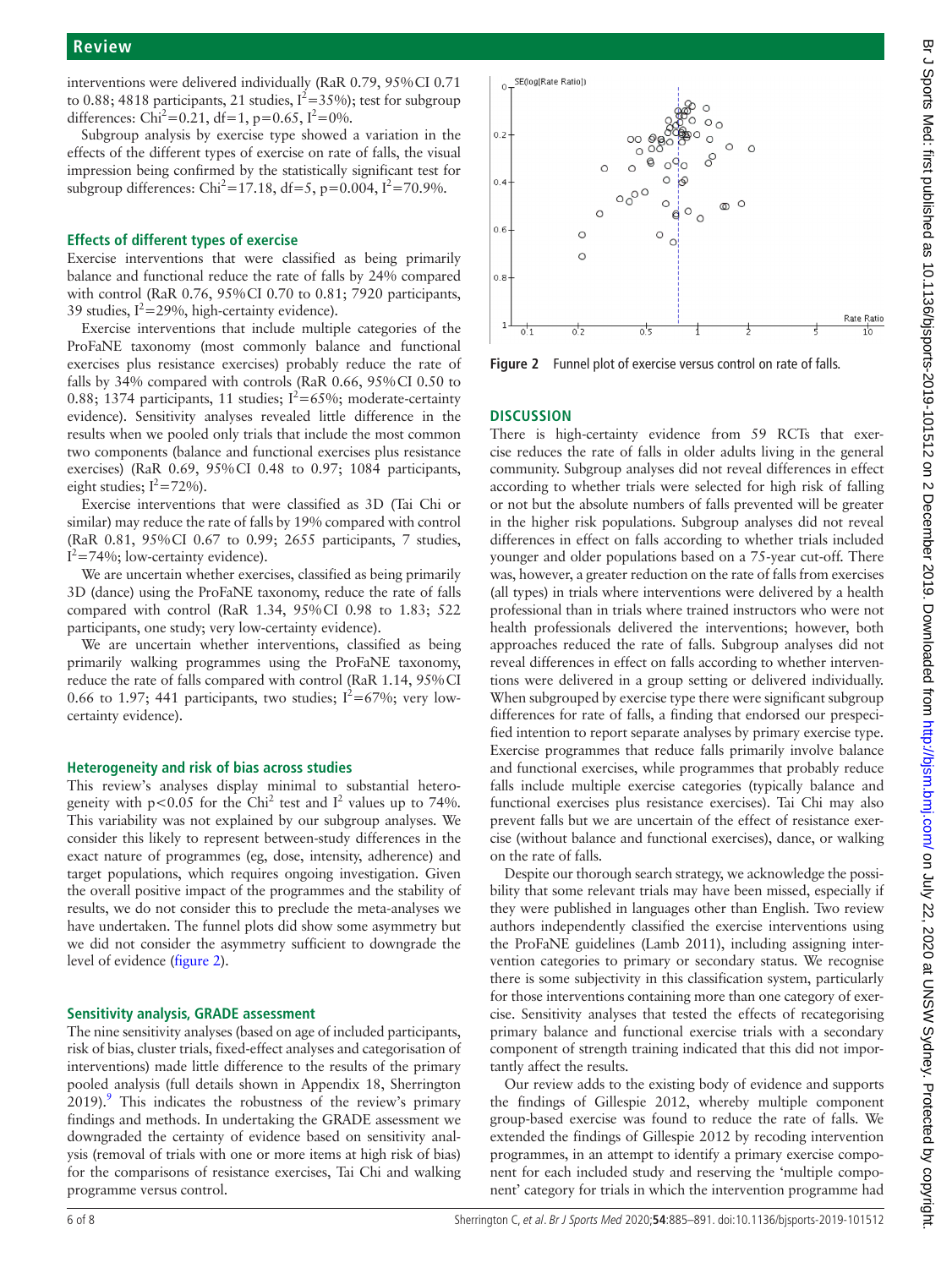an equal focus on each of the multiple components. As a result, more studies in our review are classified as balance and functional exercises and fewer as multiple component programmes. The present review also adds to our previous non-Cochrane review,<sup>[8](#page-7-6)</sup> that used different methodology (multivariable meta-regression) yet reached similar conclusions about the importance of the inclusion of exercises that safely challenge balance in fall prevention exercise programmes. Other recent analyses have reached similar findings, including a large network meta-analysis[.18](#page-7-15)

Further work is needed to understand the relative impact of different exercise programmes. Such studies will need to be very large to be adequately powered to detect effects between interventions. Large studies are also needed to establish the impact of fall prevention interventions on fall-related fractures and falls requiring medical attention, as such falls are particularly costly to health systems and impactful for individuals. When developing priority topics for future research, the current evidence base should be considered in conjunction with the areas studied in the ongoing trials. Individual participant data meta-analysis could contribute further to the investigation of differential effects of exercise in people of different ages and baseline fall risks, as these are individual-level rather than trial-level characteristics. We recommend researchers follow the ProFaNE guidelines for the conduct of falls trials[.19](#page-7-16) Further research is required to establish the effectiveness of fall prevention programmes in emerging economies, where the burden of falls is increasing more rapidly than in highincome countries due to rapidly ageing populations.<sup>20</sup> There is an urgent need to investigate strategies to enhance implementation of effective exercise-based fall prevention interventions into routine care of older people by healthcare professionals and community organisations. As it is possible that interventions designed to increase physical activity could increase falls due to increased exposure to risk, we suggest that those undertaking trials of physical activity interventions in older people consider monitoring falls. Future studies should use the consensus definition of a fall developed for trials in community-dwelling populations by ProFaNE,<sup>19</sup> consistent methods of falls ascertainment and consistent measurement of adverse events in both groups throughout the trial period. Future research should use the ProFaNE descriptors to categorise interventions,<sup>13</sup> but should be clear how this was operationalised.

The importance of exercise in fall prevention suggests that greater attention be given to the widespread implementation of a life course approach to healthy ageing, that is lifelong exercise to maximise physical functioning in older age, as suggested by the WHO.<sup>20</sup> Although trial follow-up ranged from 3 to 18 months in the main comparison, there are likely to be longer-term benefits of introducing fall prevention exercise habits in people in the general community. Notably too, the duration of most of the exercise programmes was 12 weeks or over and nearly one-third lasted a year or more. These findings highlight the importance of ongoing exercise.

In conclusion, this review provides high-certainty evidence that well-designed exercise programmes reduce the rate of falls among older people living in the community. Greater provision and implementation of these programmes is an urgent challenge for the global sport and exercise medicine community and broader health and social support systems.

#### **Twitter** Cathie Sherrington [@cathiesherr](https://twitter.com/cathiesherr)

**Contributors** All authors have contributed to the production of this review. CS was involved in screening, data extraction, data analysis, co-led the writing of the review and acted as guarantor of the review. NJF was involved in screening, data extraction, data analysis and co-led the writing of the review. AT was involved in screening, data extraction, data analysis and contributed to writing the review. GW and ZAM were

#### **What is already known**

- ► At least one-third of community-dwelling people over 65 years of age fall each year.
- ► Exercises that target balance, gait and muscle strength have been found to prevent falls in these people.
- $\triangleright$  An up-to-date synthesis of the evidence is important given the major long-term consequences associated with falls and fall-related injuries.

#### **What are the new findings**

- ► Exercise reduces the number of falls over time by around one quarter (23% reduction). If there were 850 falls in 1000 people followed over 1 year, exercise would result in 195 fewer falls (95%CI 144 to 246)
- ► The effects on falls were similar whether the trials selected people who were at an increased risk of falling or not.
- ► Exercise that mainly involved balance and functional training reduced falls compared with an inactive control group.
- ► Programmes involving multiple types of exercise (most commonly balance and functional exercises plus resistance exercises) probably reduced falls
- Tai Chi may also reduce falls.

involved in screening, data extraction, data analysis and contributed to writing the review. KH was involved in data extraction, data analysis, contributed to writing the review and commented on drafts of the review. LC, SH and SL contributed to writing the review and commented on drafts of the review.

**Funding** This project was partly funded by the National Institute for Health Research (NIHR) via Cochrane Infrastructure funding to the Cochrane Bone, Joint and Muscle Trauma Group. Additional funding for the Cochrane Review was via the NIHR (UK): NIHR Cochrane Reviews of National Institute for Care and Excellence (NICE) Priority scheme, project reference: NIHR127512. The views and opinions expressed therein are those of the authors and do not necessarily reflect those of the Systematic Reviews Programme, NIHR, National. Authors CS and AT receive salary support from the Australian National Health and Medical Research Council.

**Competing interests** Several authors (CS, AT, SH, KH and SL) are currently running trials of fall prevention interventions; including the following ongoing trials in this review (ACTRN 12615000138583; ACTRN 12615000865516; ISRCTN71002650). These trials are all funded by national grant agencies. No review author was involved in study selection or processing of any trials in which they were or are involved. CS is an author of several trials considered in this review, including four included<br>trials.<sup>21 22 23 24 25</sup> NF has no known conflicts of interest. GW has no known conflicts of interest. AT has no known conflicts of interest. ZAM has no known conflicts of interest. KH is an author of several trials considered in this review, including one included trial.<sup>22</sup> LC is an author of several trials considered in this review, including two included trials.<sup>26,27</sup> SH has no known conflicts of interest. SL is lead author of the ProFaNE consensus for falls guidance and is an author of one of the trials considered in this review.

**Patient consent for publication** Not required.

**Provenance and peer review** Not commissioned; externally peer reviewed.

**Author note** This article is based on a Cochrane Review published in the Cochrane Database of Systematic Reviews (CDSR) 2019, Issue 1, DOI: 10.1002/14651858. CD012424.pub2. (see www.cochranelibrary.com for information). Cochrane Reviews are regularly updated as new evidence emerges and in response to feedback, and the CDSR should be consulted for the most recent version of the review.

#### **ORCID iDs**

Cathie Sherrington <http://orcid.org/0000-0001-8934-4368> Sally Hopewell <http://orcid.org/0000-0002-6881-6984>